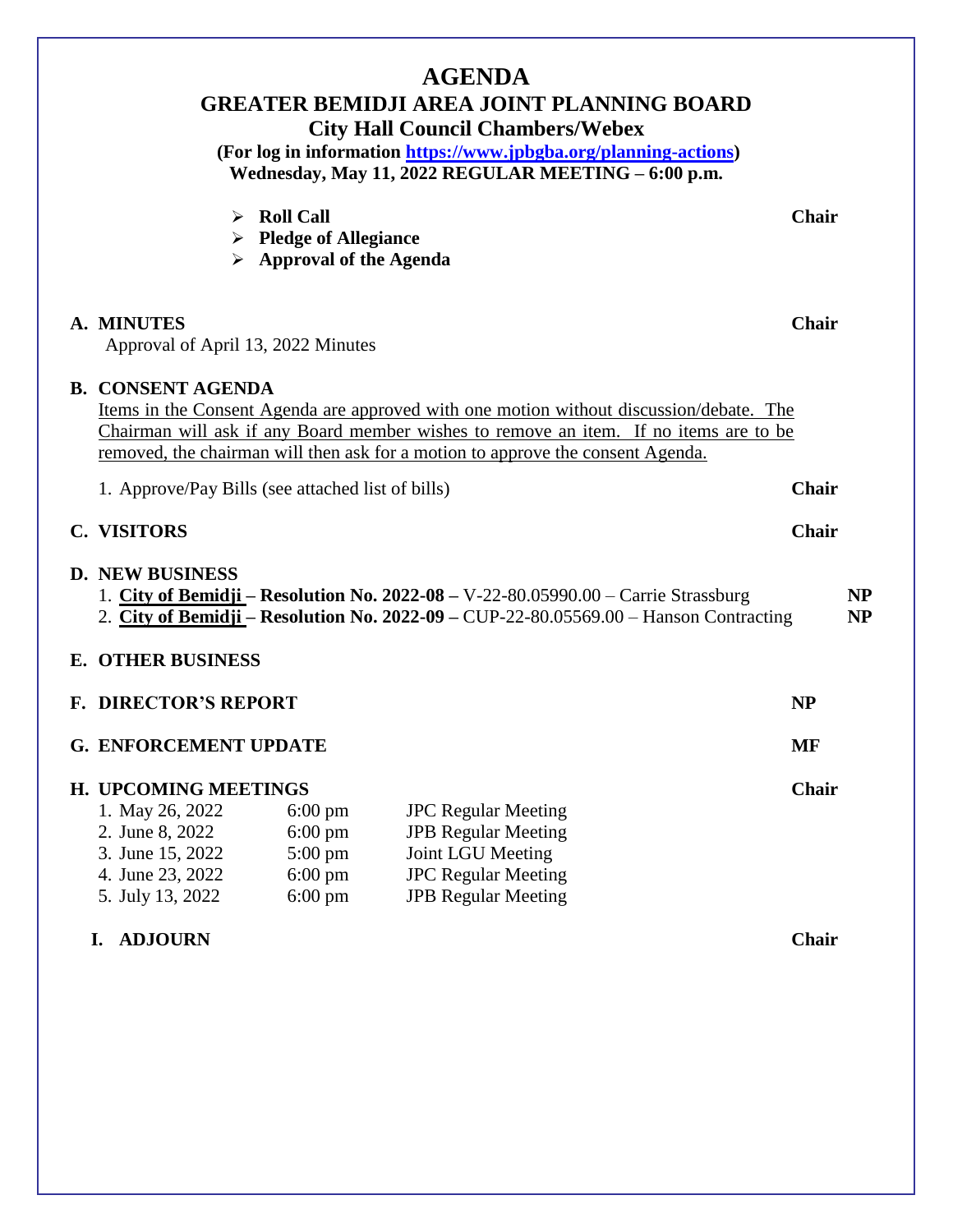# **GREATER BEMIDJI AREA JOINT PLANNING BOARD Meeting Minutes** May 11, 2022

Pursuant to due call and notice, a regular meeting of the Greater Bemidji Area Joint Planning Board, Beltrami County. Minnesota, was held on Wednesday, May 11, 2022. Chair Jorge Prince called the meeting to order at 6:00 pm and roll call was taken.

Upon roll call, the following members were declared present: Prince, Thayer, Peterson, Lahn, Kelly (alternate).

Members absent: Frenzel (utilized alternate).

Staff present: Nick Phillips, Melissa Fahrenbruch.

Others in attendance: Carrie Strassburg, Todd Strassburg.

Pledge of Allegiance was performed.

#### **AGENDA**

Motion by Peterson, second by Lahn, to approve the agenda. Motion carried unanimously.

#### **MINUTES**

Motion by Thayer, second by Peterson, to approve the April 13, 2022 minutes as presented. Motion carried unanimously.

#### **CONSENT AGENDA**

1) Bills for the total amount of \$11,695.07 were presented for payment.

Motion by Peterson, second by Kelly, to approve the consent agenda. Motion carried unanimously.

#### **NO VISITORS**

#### **NEW BUSINESS**

#### **RESOLUTION 2022-08 - V-22-80.05990.00 - CARRIE STRASSBURG**

Carrie Strassburg of Strassburg Enterprises LLC is requesting a variance from the minimum standard parking requirements (as stated in the South Shore Planned Unit Development [SSPUD] for the requirement of 50% of parking within the property boundaries).

The request is to utilize 100% of the required parking (which equates to 36 total parking stalls) on the existing, adiacent Bemidii Economic Development Authority (BEDA) parking lots located in Outlots E, F, & G per the SSPUD that are adjacent to Event Center Dr. NE & Lake Shore Dr. NE.

## **South Shore Planned Unit Development (SSPUD)**

Reduce Hard Surfaces: To encourage the sharing of parking lots and driveway curb cuts,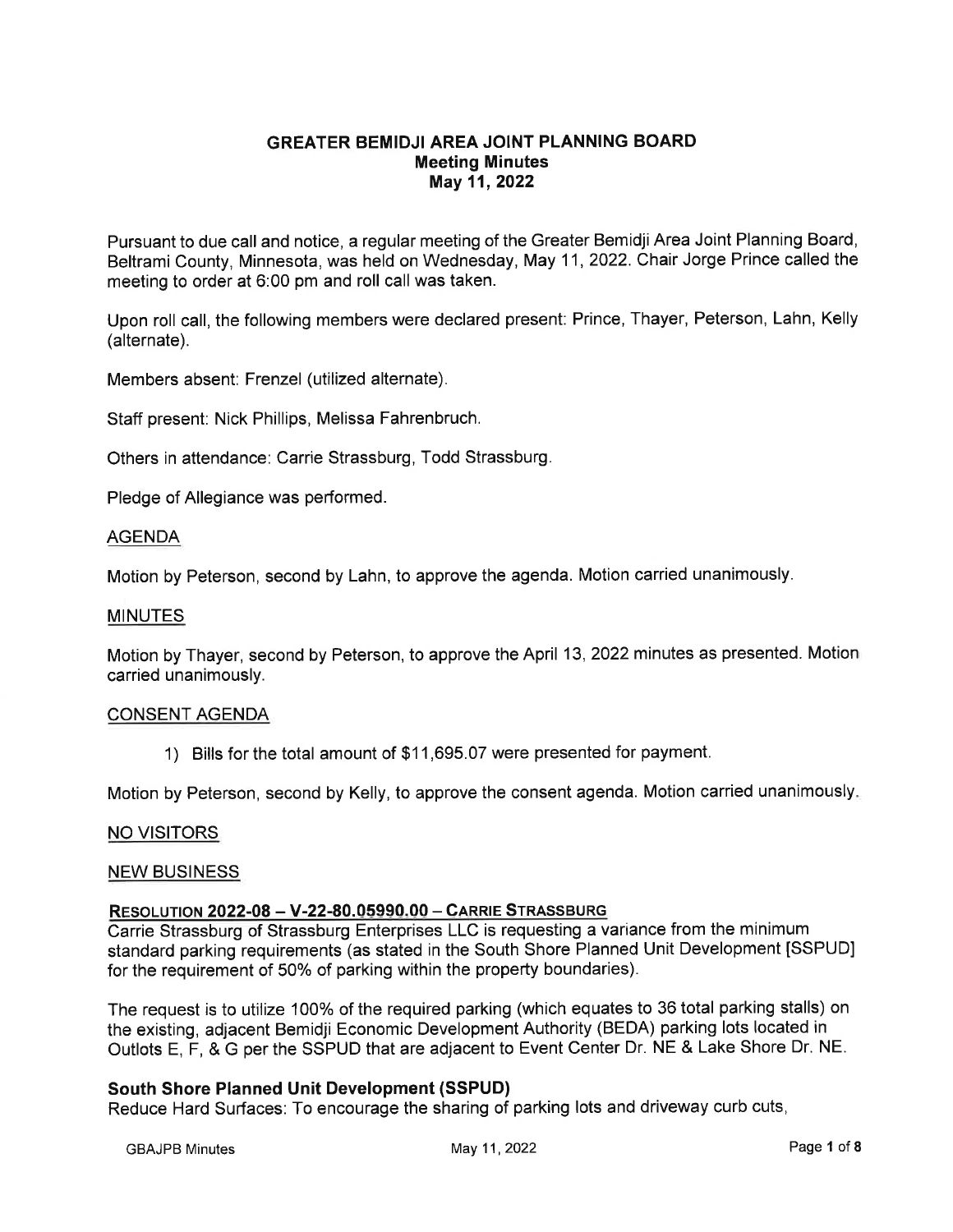minimizing the amount of paved parking surface area and reducing traffic congestion.

JPB Staff met with the Applicants multiple times to discuss uses, layouts for the proposed uses, and processes for the South Shore Planned Unit Development (SSPUD). As this parcel had been for sale for quite some time, staff noted that it was the only parcel in the SSPUD that abutted the Outlots for parking and that it would make the most sense to utilize the exiting, expansive parking area already in place.

Per the SSPUD: Lot 1 of Block 6 will need to meet a minimum of 50 percent of its parking requirement within the property boundaries. The developer for Lot 1 of Block 6 may consider the use of City parking lots located in Outlots E, F and G. These public parking lots will be available for short-term parking as well as long-term parking by permit. The Applicant has stated that their total number of needed parking spaces is 36 and to note that 26 spaces border the lot to the east.

## **Exterior Lighting**

All exterior lighting existing and/or proposed for this structure shall meet Section 1008 of the Ordinance. A lighting plan showing fixtures and placement will need to be submitted for approval prior to a building permit being issued.

#### **Trash Handling**

Any dumpsters brought on site shall comply with Section 1002 of the Ordinance and be fully enclosed.

#### Landscaping per the SSPUD

A minimum of 50 percent of each yard setback area must be landscaped. Landscaping will follow the "Northwoods" theme established within the PUD. Native plants, shrubs and trees will be used. A detailed landscaping plan will be submitted at the time of site plan review for the proposed development.

## **Development Team Comments**

Neither Public Works, the GIS Department, the Building Department, nor the Fire Department had any concerns regarding this variance request.

## **South Shore Development Review**

Staff and Applicants met with the South Shore Review group to discuss the site development and parking plan. The consensus was that the variance for parking is desirable and in line with the goals of the PUD.

#### **Neighborhood Comment**

No neighborhood comments were received at the time of writing this report.

## **RECOMMENDATION & FINDINGS**

JPC and Staff recommend approval of the variance from the SPPUD parking standards for parcel 80.05990.00 in order to utilize the existing parking lot that is located in the BEDA Outlots within the City of Bemidii.

Approval recommended with the following findings of fact and conditions:

#### **Conditions:**

1. A building permit and all other necessary permits shall be obtained from the City of Bemidji prior to construction.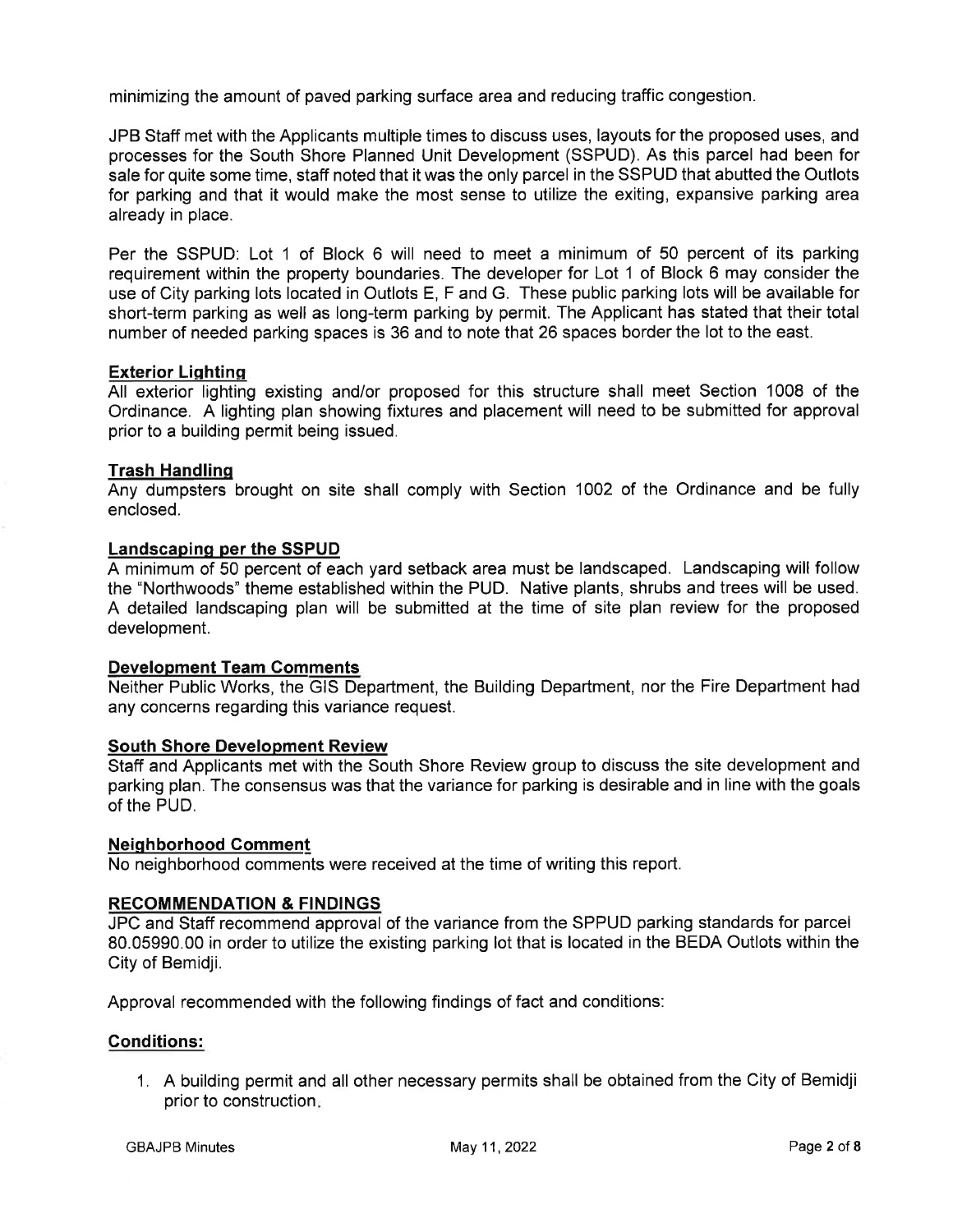- 2. All proposed exterior lighting on the property shall be in full conformity with Section 1008 of the Ordinance and the SSPUD.
- 3. Any dumpsters brought on site shall be completely enclosed on all sides with a trash enclosure and located on an approved hard surface, complying with Section 1002 of the Ordinance.
- 4. A landscaping plan shall comply with the SSPUD.
- 5. A sign permit shall be obtained prior to any signs being erected on the properties per Section 711 of the Ordinance.
- 6. An erosion control plan shall be submitted and be in place before any construction commences on the property.
- 7. A development agreement shall be entered into between the JPB, City, and Applicant to ensure all site construction is completed to a satisfactory condition.
- 8. The variance shall expire and become void if the lot division is not substantially started within twelve (12) months from its date of issuance. A substantial start means more than preliminary steps have been taken such that preparations to initiate the lot creation are mostly complete. The JPB may, upon written request of the owner, grant an extension to this deadline not to exceed an additional twelve (12) months.

# **Findings of Fact:**

# 1. Has the applicant demonstrated a practical difficulty?

Yes. Due to ingress & egress issues with the one-way traffic along the two road frontages along with making space on this small lot for parking demonstrates the need for a variance.

2. Are there exceptional circumstances, unique to this property, which have not been created by the land owner?

Yes. A practical difficulty exists as the current lot is surrounded by road frontages on two sides along with a 20' drainage easement on the east side.

3. Can the variance be granted and that such action will be in keeping with the spirit, purpose and intent of the Zoning Ordinance?

Yes. Utilizing the existing Outlots for parking would be in keeping with not only the Zoning Ordinance but also with the spirit and intent of the SSPUD.

# 4. Can the variance be granted without altering the essential character of the surrounding area?

Yes. This variance will not alter the essential character of the area. Again, utilizing the existing parking Outlots will limit the need for more paved surface along with enhancing the character of the neighborhood by providing more greenspace.

# **BOARD DISCUSSION AND DECISION**

Board members had the following comments:

- Peterson identified that the parking lot is public and does get utilized by the public, specifically during summer events. Phillips noted that specific parking spots for the business would not be designated, it would be included within the public parking lot.
- Lahn inquired about additional parking permissions from the City of Bemidji. Phillips addressed that the short-term parking which the applicant would be using would not need additional permitting.
- Prince inquired about purchase agreement. Applicant responded that there were misunderstandings on the process and approvals at that time, but those have been further clarified since then.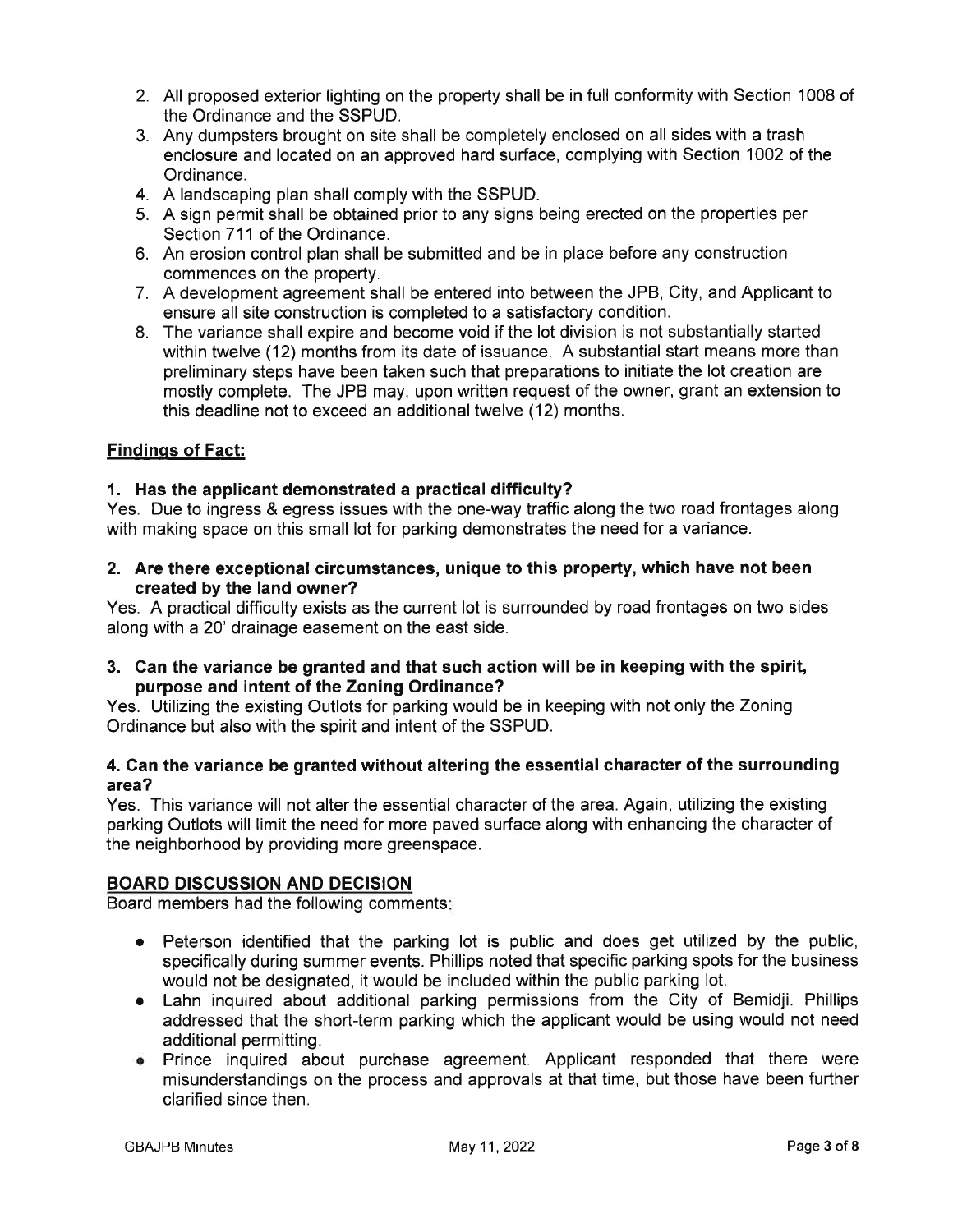- Kelly expressed concern over surrounding development. Phillips addressed.
- Thaver shared concern over constituents being treated fairly.

Motion by Peterson, second by Thayer, to approve Resolution 2022-08 to approve a variance from the SPPUD parking standards for parcel 80.05990.00 in order to utilize the existing parking lot that is located in the BEDA Outlots within the City of Bemidji, with the above stated conditions and findings of fact.

Ayes: Kelly, Lahn, Prince, Thayer, Peterson. Nays: None.

Motion carried unanimously.

## RESOLUTION 2022-09 - CUP-22-80.05569.00 - HANSON CONTRACTING, LLC

Derek Hanson of Hanson Contracting is requesting a conditional use permit to operate a contractor shop on a partially developed parcel (PID 80.05569.00) located at 3426 Irvine Ave NW, currently in the B-1 Low-Density Commercial District. The site is a partially developed B-1 lot with a conforming structure that was previously operated as an auto sales office. The current owner has utilized the site as general office space, keeping with the existing use of the structure up to this point.

The Applicant approached JPB staff regarding further development of this property, and the expansion of the office to include a contractor shop and storage space. The Applicant reviewed options for utilizing the site and existing buildings for the facility, and decided that an extension from the existing office front was the best option to meet business needs. The proposal would include site improvements to meet parking and traffic control requirements, landscaping, and all other applicable performance standards.

The Applicant has noted that cooperation with the County Highway department would be sought to reduce access widths as part of the reconstruction project, with final layout meeting all Ordinance requirements. The front of this lot contains the bulk of the impervious surface for the property, with approximately 1,394 square foot of greenspace existing between the road and building front. A total of nine (9) trees are required throughout the property, with a total of three (3) trees within the front yard setback along the street frontage of Irvine Avenue North. As there are currently a limited number of high-quality trees on this site, the addition of the frontage trees and some additional plantings are sufficient to meet ordinance standards.

The existing site is currently zoned B-1 Low Density Commercial, however municipal services will be installed under this stretch of Irvine Avenue in the coming year, and due to the state of existing sanitary services on the lot, staff propose that development of this lot over the next year be viewed under the requirements of a B-2 General Commercial District. The applicant is proposing installation of a holding tank south of the existing building. Staff would recommend that this would be operated under a management plan until such time that City sewer is completed along Irvine Avenue. Once sewer is available, use of the holding tank would need to be ceased and the applicant must then connect to City sewer in such a way that meets all plumbing code requirements.

# **Beltrami County Highway Department Comments**

Bruce Hasbargen with Beltrami County coordinated with the applicant in preparation for the upcoming development, submitting directly to Derek Hanson regarding the initial development proposal

Following response from Hanson, Hasbargen submitted the following comment on the CUP proposal: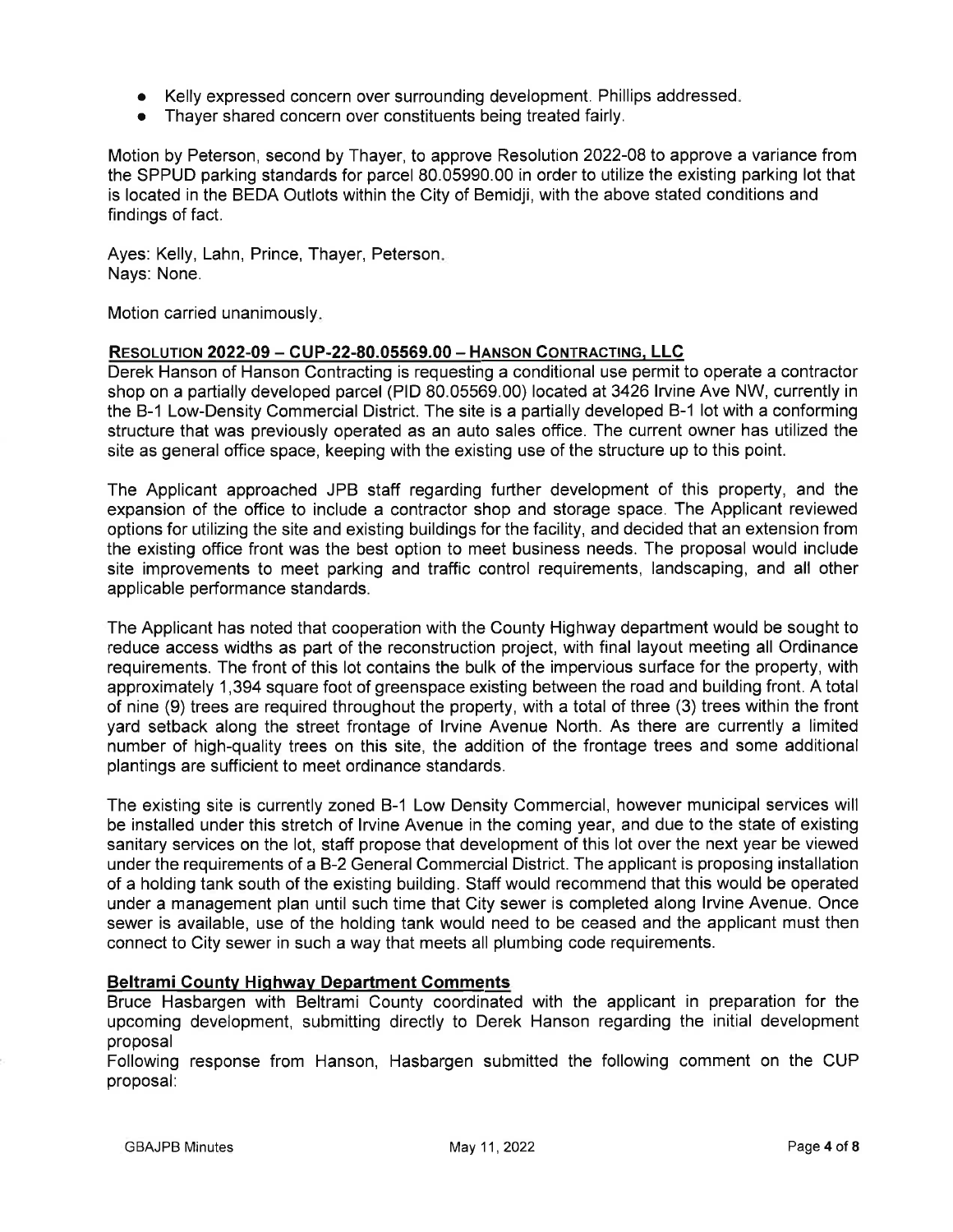"Beltrami County Highway Department does not have any issues with the CUP request. We have had preliminary discussions with Derek Hanson regarding modifications to the entrances on Irvine. The upcoming reconstruction of Irvine Avenue will include a review of location, number and size of entrances. He has expressed that he will work with us and the site plan denotes such. We are good with the CUP as presented."

## **Development Team Comments**

Sam Anderson. City of Bemidii Assistant Engineer, stated the following in regards to the site plans for the proposal:

"Hello, Plan is still to have city sanitary sewer available to this property by summer of 2023 with the County road project. I'm assuming they'll want to also connect the new floor drains to the municipal sanitary sewer, but this will require a flammable waste interceptor.

Road access points may be something Bruce wants to discuss with them, but they don't appear to be modifying them with this current proposal.

We'll want some basic grading & drainage plans and erosion control, which could maybe be included all on one site plan, but otherwise this looks pretty straightforward."

# **RECOMMENDATION & FINDINGS**

JPC and Staff recommend approval of Conditional Use Permit (CUP) to operate a contractor shop on a partially developed parcel (PID 80.05569.00) located at 3426 Irvine Ave NW, currently in the B-1 Low-Density Commercial District.

Approval recommended with the following findings of fact and conditions:

# **Conditions:**

- 1. The applicant shall work with the County Highway Department on the final design of the approaches to the property, and shall convert any areas that will not be allowed for those future accesses to greenspace as necessary to meet Zoning and Subdivision Ordinance §1009A3(a) requirements.
- 2. The Applicant is solely responsible for working with the adjacent Property Owner to obtain easement agreement for shared parking and accesses from public rights-of-way, and to obtain any additional agreements or permissions, as may legally be required to accommodate the proposed use.
- 3. The installation of a holding tank to provide sewer service for the office building shall only be allowed as part of a holding tank management plan, which shall expire twelve months after municipal sewer services become available adjacent to the subject property. After such time, any such holding tank permitted by JPB staff must be properly abandoned or retrofitted to meet all applicable code requirements and state rules.
- 4. All existing and proposed exterior lighting on the property shall be in full conformity with Section 1008 of the Ordinance.
- 5. Any new dumpsters brought on site shall be completely enclosed on all sides with a trash enclosure and located on an approved hard surface, complying with Section 1002 of the Ordinance.
- 6. A sign permit shall be obtained prior to the installation of any new signage, which must comply with Section 712 of the Ordinance. All signage shall be included on the sign permit or will require another permit prior to being placed on the property at a future date.
- 7. A final landscaping plan with size, type and location of trees to be planted throughout the property shall be submitted for final approval to JPB staff complying with Section 1006 of the Ordinance.
- 8. An erosion control permit shall be obtained with the proper mitigation installed prior to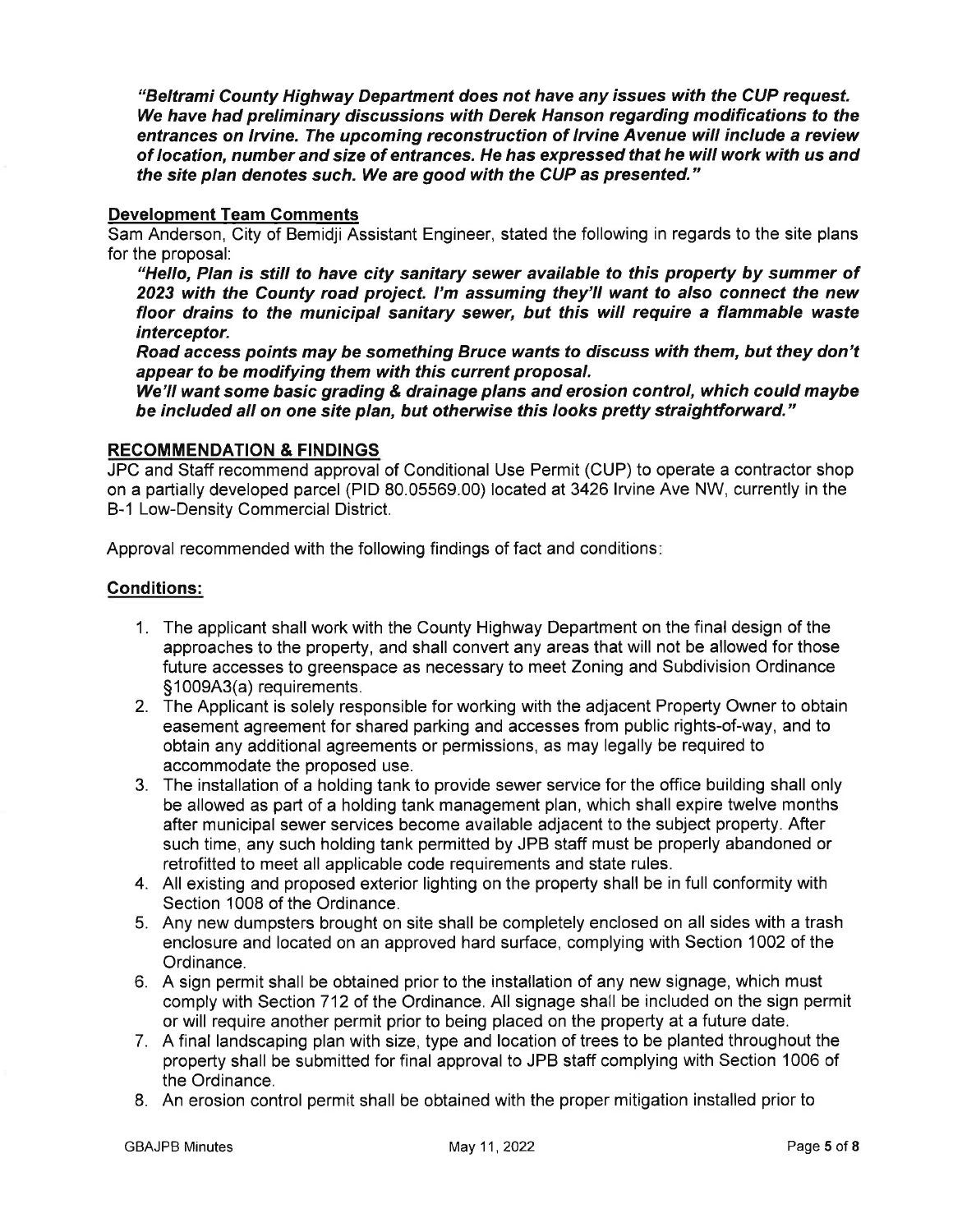disturbance of soil or removal of impervious areas.

- 9. Any outdoor storage of supplies, materials, or equipment must be conducted in a manner that meets the performance standards of Article X of the Ordinance, including any necessary paving and screening that may be required.
- 10. A development agreement shall be entered into between the JPB, City, and Applicant to ensure all work is completed to a satisfactory condition, following all Laws, Rules, Code and Ordinance requirements applicable to the site.
- 11. The CUP shall expire and become void if the use is not substantially started within twelve (12) months from its date of issuance. A substantial start means more than preliminary steps have been taken such that preparations to initiate construction are mostly complete. The JPB may, upon written request of the owner, grant an extension to this deadline not to exceed an additional twelve (12) months.

# **Findings of Fact:**

#### $\mathbf 1$ . Whether the proposed use adversely affects the public safety, health, morals, convenience and general welfare of the occupants of the surrounding land;

No. The Applicant has made a reasonable effort to redirect traffic to flow within the property rather than impact traffic in the roadway. Additional paving, as necessary, will be added to the site if required to meet this goal. This proposed use should have no additional contribution to traffic safety at this location, as proper site mitigation for maneuvering and traffic control will be in place.

# 2. Whether the proposed use adversely affects traffic conditions and parking on adjacent streets and land;

No. The Applicant is planning to use existing entrances for ingress and egress from the property. The existing shared accesses will be studied for traffic mitigation measures during the road reconstruction process to help calm, slow down, and redirect traffic as it enters the impacted properties.

## 3. Whether the proposed use adversely affects property in the surrounding area;

No. The nature of the use is in line with existing commercial operations nearby, and will not negatively encroach on adjacent non-commercial properties.

# 4. Whether the proposed use is in conformance with the community's Comprehensive Plan; and

Yes. The proposed use is consistent with the goals and policies of the Comprehensive Plan as well as the Zoning & Subdivision Ordinance in the B-2 General Commercial Zoning Districts with the issuance of a conditional use permit. Conditions have been included that will ensure the existing accesses will be modified to meet the road corridor safety needs, while allowing traffic to flow smoothly to and from the site.

#### 5. Whether adequate utility, drainage and other such necessary facilities have been or can be provided.

Yes. The subject property is connected to City water, and will be required to hook up to sewer services when they become available in the near future. Existing greenspace is more than adequate for stormwater mitigation to be designed that meets the City's stormwater design standards.

## **BOARD DISCUSSION AND DECISION**

Board members had the following comments: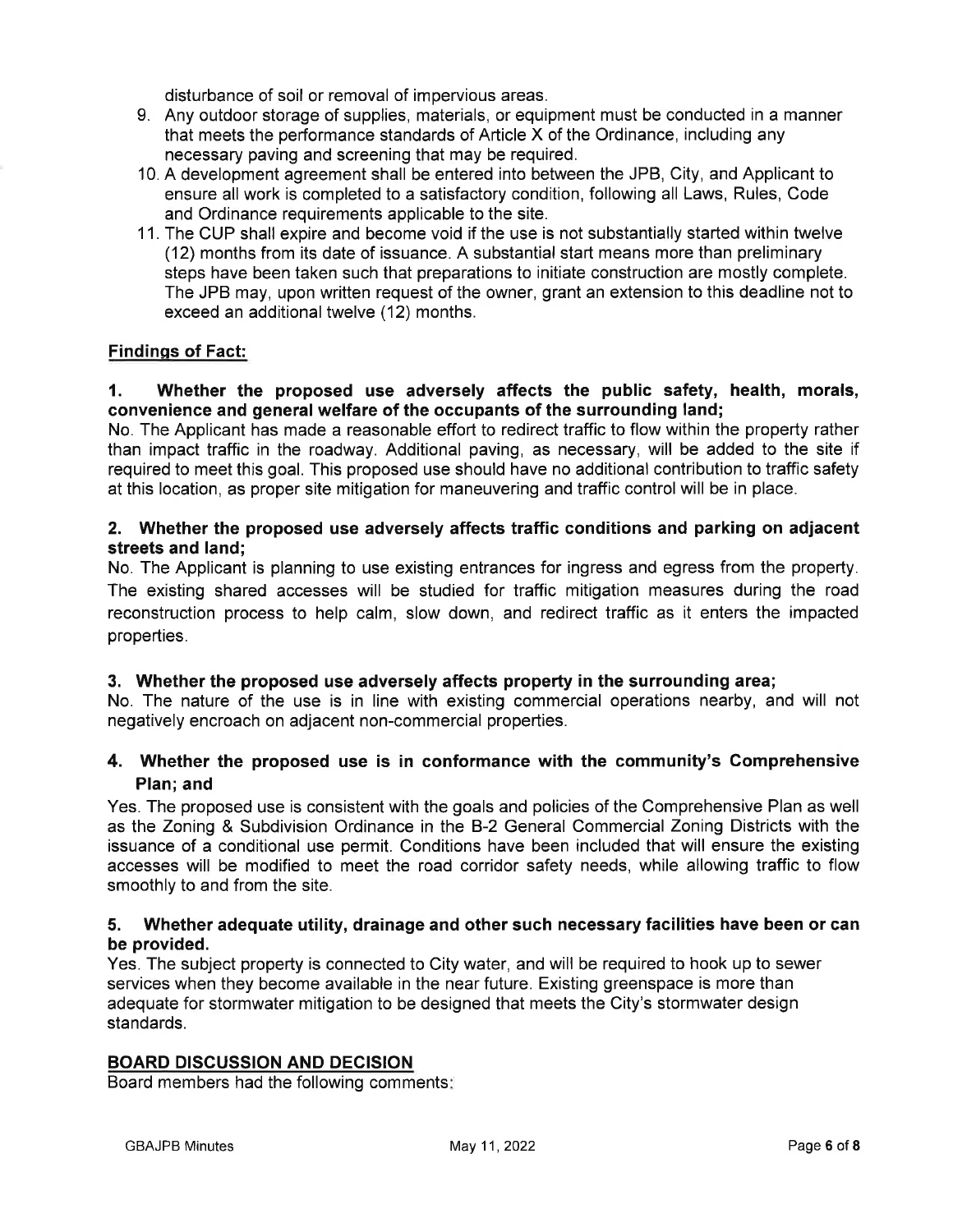- Thayer requested additional information on city services for this property. Phillips identified that the property is currently connected to water, and the office is currently on septic that has shown to be failing, but sewer services will be installed under the roadway in 2023. Phillips noted the applicant's options to install a holding tank that can be connected to city services or to install a pool septic system.
- Kelly requested clarification on specific commercial designation. Phillips clarified.
- Prince inquired about holding tank standards and management, and enforcement in regards to connecting to city services. Phillips noted that operating and management plans are entered into for each case, and that such agreement would sunset when City services become available after the Irvine Avenue road project.

Motion by Lahn, second by Peterson, to approve Resolution 2022-09 to approve a Conditional Use Permit (CUP) to operate a contractor shop at 3426 Irvine Ave NW in the City of Bemidji, with the above stated conditions and findings of fact.

Ayes: Kelly, Lahn, Prince, Thayer, Peterson. Nays: None.

Motion carried unanimously.

Thayer noted that she will not be able to attend the next Joint Planning Board Meeting, and will need to have an alternate attend. Prince identified that an alternate would attend the meeting in her stead.

# **OTHER BUSINESS**

## **DIRECTOR'S REPORT**

Phillips presented the Director's Report to the Board on behalf of the Planning Director. Phillips addressed the flooding that took place in the basement of City Hall and addressed that the staff housed in the basement are currently located at the City Public Works building. Phillips described year-to-date activity, as well as completed, current and upcoming development projects, the listening session, and upcoming planning cases.

Board members had the following comments:

- $\bullet$ Prince discussed the future of City Hall and the placement of Staff for the longer-term. Prince also addressed the position of the Assistant City Manager/Community Development Director.
- Thayer expressed concern over another position hired without a specific space. Thayer,  $\bullet$ Prince and Kelly discussed where staff are currently housed and where they would be housed in the interim.

## SITE ANALYST AND ENFORCEMENT REPORT

Fahrenbruch addressed current development activity, and enforcement activity for April.

Board members had the following comments:

- Thayer and Fahrenbruch discussed locations of City owned properties that are being  $\bullet$ cleaned up.
- Thayer and Fahrenbruch discussed mobile home parks within the City of Bemidji.  $\bullet$ Fahrenbruch addressed that JPB staff are working with the City legal department to resolve these issues.
- Peterson and Fahrenbruch discussed abandoned home and Fahrenbruch stated that staff  $\bullet$ was working with City legal department to resolve this issue and it will be coming before the City Council.